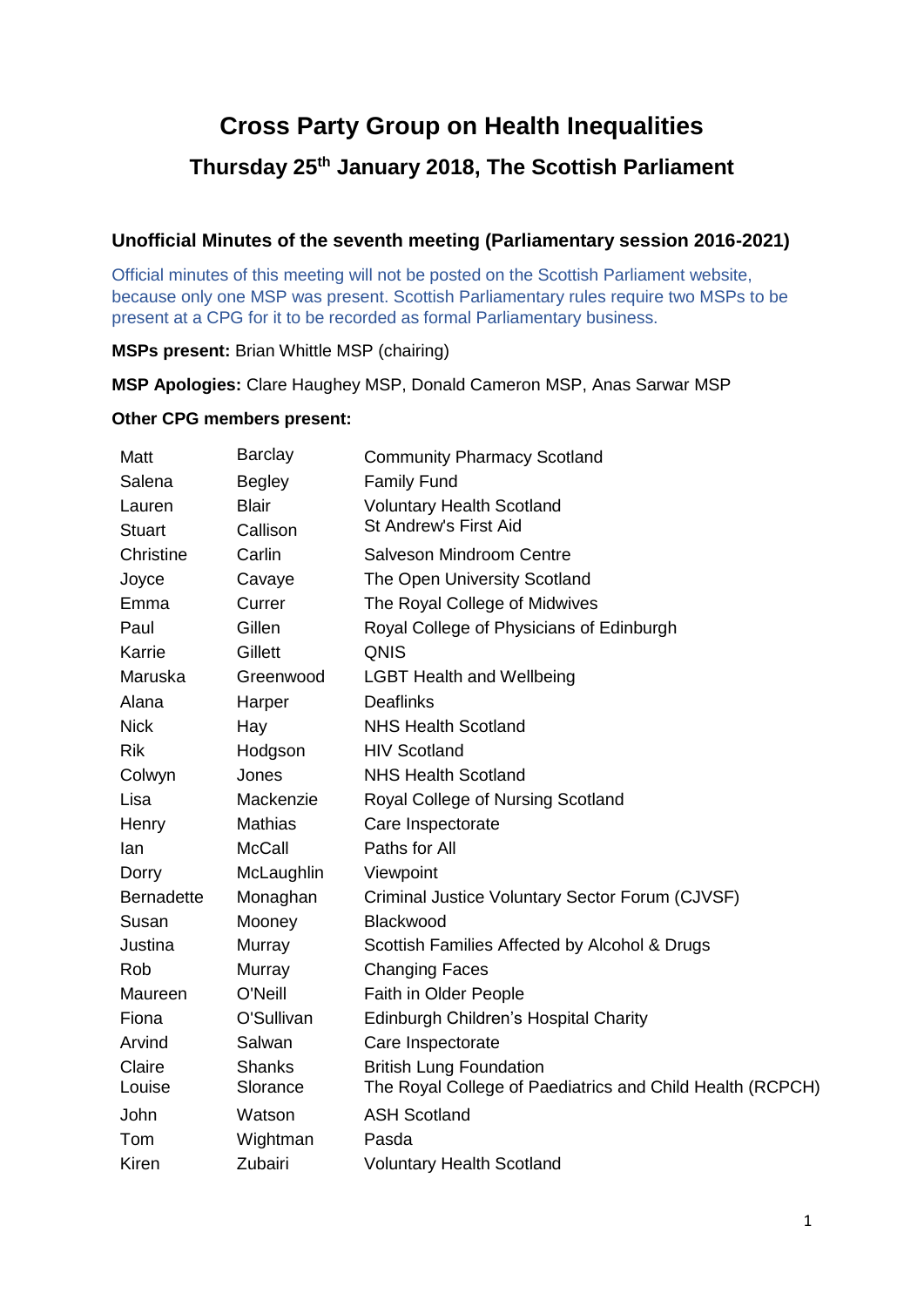#### **Non-members present:**

| Leanne              | <b>Baxter</b>              | <b>Healthcare Improvement Scotland</b>                                       |
|---------------------|----------------------------|------------------------------------------------------------------------------|
| Vaughan             | Jones                      | <b>Health and Social Care Alliance Scotland</b>                              |
| Daniel              | Lafferty                   | <b>MS Society Scotland</b>                                                   |
| Murdo               | Macdonald                  | <b>Church of Scotland</b>                                                    |
| <b>Brin</b>         | Maki                       | <b>Healthcare Improvement Scotland</b>                                       |
| Rosemary            | Miller                     | <b>NHS Lothian</b>                                                           |
| Penny               | <b>Morriss</b>             | <b>Living Streets Scotland</b>                                               |
| Heather             | <b>Noller</b>              | <b>Carers Trust</b>                                                          |
| Christine           | Perry                      | Soroptimists International, Crieff                                           |
| Rupert              | Pigot                      | Diabetes Scotland                                                            |
| Louise              | Rogers                     | Health and Social Care Alliance Scotland                                     |
| Jenny               | Simpson                    | Trellis                                                                      |
| Maureen<br>Dr Fiona | <b>Sturrock</b><br>Wardell | Soroptimists International, Crieff<br><b>Healthcare Improvement Scotland</b> |

#### **1. Welcome and minutes of last meeting**

Brian Whittle MSP (chairing) welcomed everyone to the meeting. It was noted that the draft minutes for the last meeting held on 7<sup>th</sup> December 2017 have been circulated to all members prior to this meeting. The minutes were duly approved.

## **2. Matters Arising**

There were no matters arising.

## **3. Proposed new members**

Elaine Smith MSP joined the Cross Party Group, bringing MSP numbers up to 12.

The Cross Party Group also received applications from three organisations wishing to join the CPG:

- Sporta (national association of leisure & cultural trusts)
- Viewpoint (Housing Association)
- Edinburgh Children's Hospital Charity (supports Edinburgh's Royal Hospital for Sick Children)

These were approved bringing membership up to 60 external organisations.

#### **4. Scotland's New Health and Social Care Standards [www.newcarestandards.scot/](http://www.newcarestandards.scot/)**

Dr Fiona Wardell, Team Lead for the Standards, Healthcare Improvement Scotland and Henry Mathias, Strategic Lead for the Standards, at the Care Inspectorate presented and discussed the new Health and Social Care Standards.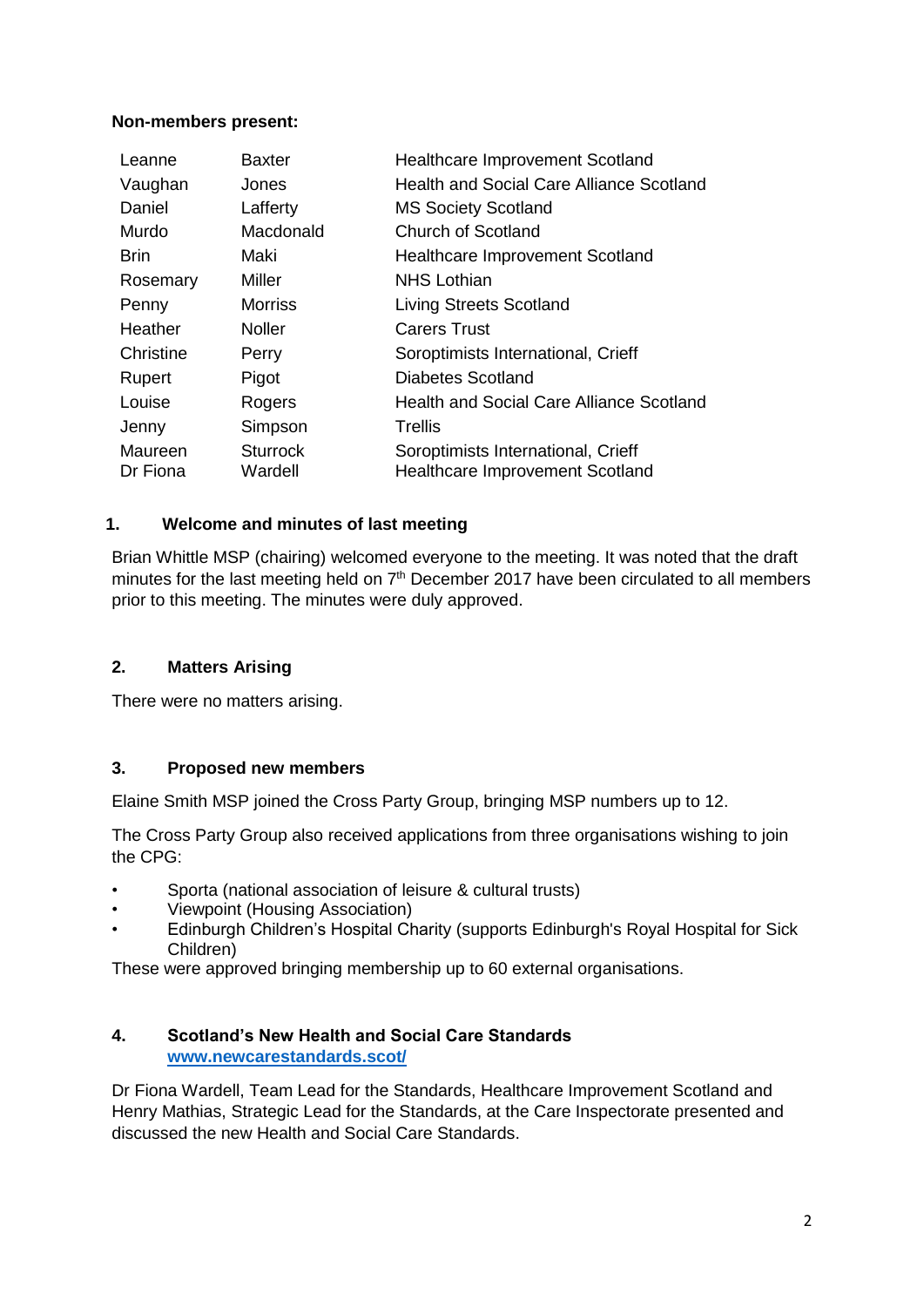The new Health and Social Care Standards set out what we should expect when using health, social care or social work services in Scotland. This is the first time that both health and social care are being regulated by the same set of standards. There has been a conscious effort to make sure that the standards are person centred and based on the wellbeing and human rights of the individual, therefore all standards start with 'I' or 'My'. The older standards only recognised people's needs when they had chosen their care and support needs whereas these standards also look at choosing care and support.

The standards are used to describe five headline outcomes as well as descriptive statements which set out the standard of care a person can expect. The descriptive statements explain what achieving the outcome looks like in practice. The headline outcomes include:

- 1. I experience high quality care and support that is right for me.
- 2. I am fully involved in all decisions about my care and support.
- 3. I have confidence in the people who support and care for me.
- 4. I have confidence in the organisation providing my care and support.
- 5. I experience a high quality environment if the organisation provides the premises.

The standards are underpinned by five principles: dignity and respect, compassion, be included, responsive care and support and wellbeing.

Q: Are the standards enforceable?

A: The standards are regulated by Healthcare Improvement Scotland, the Care Inspectorate and other scrutiny bodies. The old standards were much more about compliance whereas the new standards are aspirational. These new standards ae less about policing and more about changing the culture and improving quality.

Q: If aspirations are not achieved what can be done to regulate or enforce the standards?

A. Some standards can result in immediate action others require a more nuanced response. This requires both internal quality assurance and external audits. Not all standards apply to everyone for example some apply to children and young people and people with complex needs. The standards are referred to as a passport, not what does happen but what should happen. One of the five overarching principles is compassion and it sits alongside more objective principles.

Q. How are you going to inspect the standards are being used? Will service users be at the heart of inspections?

A. We are phasing inspections so not all standards will be inspected. We are testing what and how to inspect. We will conduct face-to-face observations, go out to speak to people and gather service user experiences so it will not be a traditional office-based inspection.

Q. The aspirational aspect of the standards is commendable but how many people know what their human rights are? Also how do you marry a human rights based approach with what can actually be provided in relation to staffing levels and budgetary constraints?

A. People may not be familiar with what their human rights are so, for example, standard, 1.5 "If I am supported and cared for in the community, this is done discreetly and with respect", is an example of a human right to make it more

accessible and tangible. We are also conducting community outreach and roadshows. The standards pertaining to human rights are also active and not passive as seen in standard 4.1 for example, "My human rights are central to the organisations that support and care for me".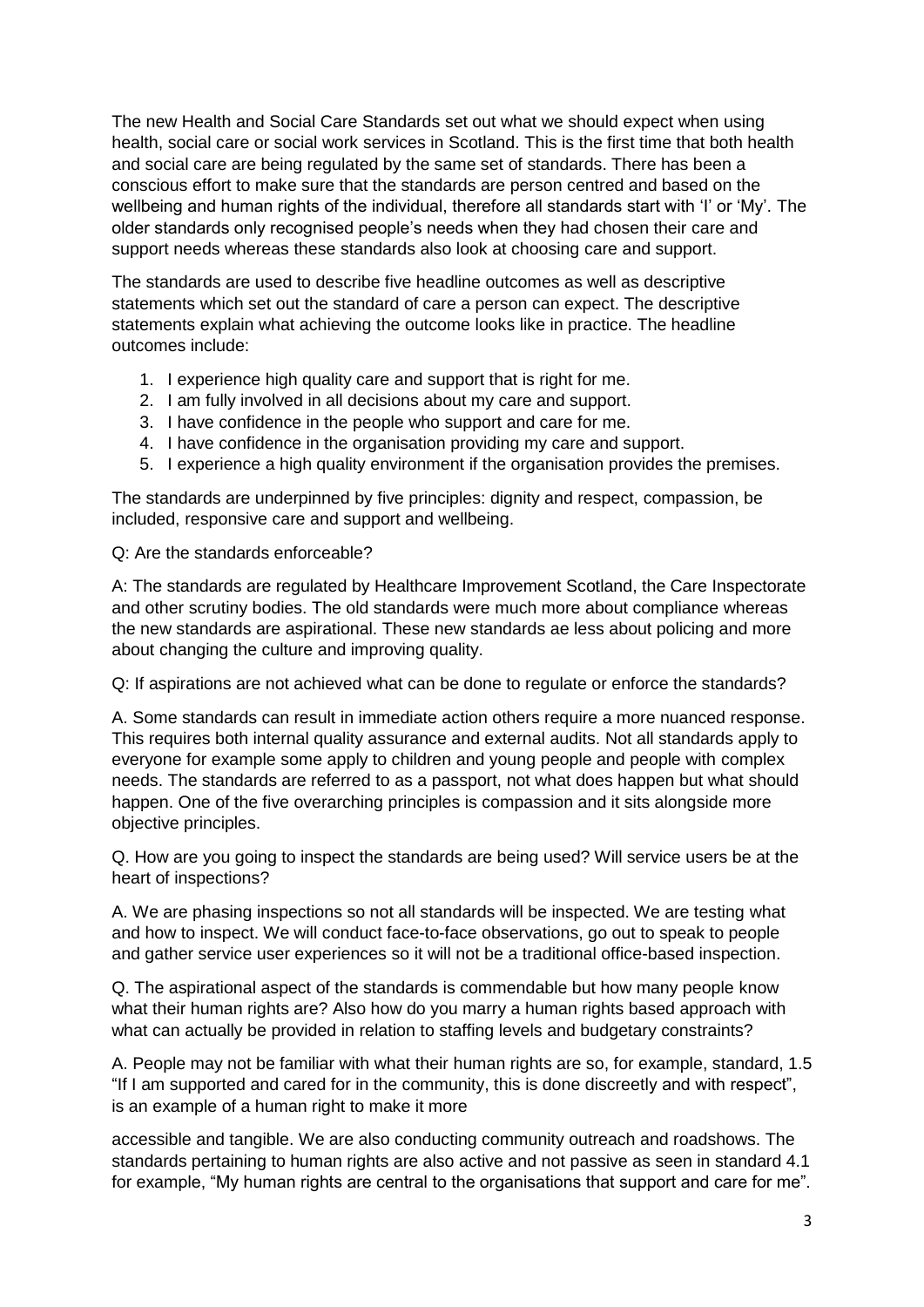We are looking at what indicators we may use to assess these but it is positive that for the first rime the standards contain an equalities and human rights focus.

Comment: I really appreciate the human rights approach and I have seen it working through my own personal experiences in Edinburgh. I would like to see dignity and respect being adopted more widely and see people being able to take ownership of their care and having their human rights upheld.

Q: Why is there not a focus on access to Independent Advocacy? People, often the most vulnerable, do not know what advocacy is and it is underfunded.

A. The onus is on staff and organisations to make sure people are aware of independent advocacy. In the standards, advocacy is seen as an important right see standard 2.4 and 2.12.

Q. BSL users find it hard to negotiate this document are their BSL friendly and easy read versions available?

A. Yes the standards are available in Easy Read and BSL friendly formats as well a number of other languages.

Q. Families can struggle to get involved in an individual's health and care. Can families use these standards to hold services to account? There does not seem to be anything specific for families and carers. Also is there anything relating to a family's right to involvement in terms of as a supporter and not a carer?

A. In the Glossary section, the interpretation of Advocate is broad and includes family members. Standard 5.8 relates to services being located near family, and also statements such as 5.15 about visitors are new to the standards. There can be tensions between family and service user's wishes. There is already legislation and policy pertaining to carer's rights and the standards are focused on the "I" and "My". Standard 2.8 looks at what matters to me – so the service user can decide who to involve. We are, however, taking note of the issues and points raised today so we can tease out issues and explain them in supporting documents and video/interactive resources we are producing.

Q. Sometimes family and carers' need advocacy themselves, this is not included in the standards.

A. The standards are focused on the individual. However, standard 4.26 looks at carers needs.

Q. Standard 4.24 talks about appropriate and safe recruitment. Are there more plans for guidelines to support safe recruitment?

A. This is a top level issue, the organisations should have codes of practice looking at recruitment, disclosure, training needs and staff development.

Q. Are there regulations for private and small organisations that can at times have unsafe recruitment practices?

A. All care providers are subject to assessments and inspections. We need to share good practice and maybe have service users on the interview panels. We will look at how to evaluate this.

Q. I agree with the aspirational direction that the standards have. How do you make sure standards 1.25 "I can choose to have an active life and participate in a range of recreational,